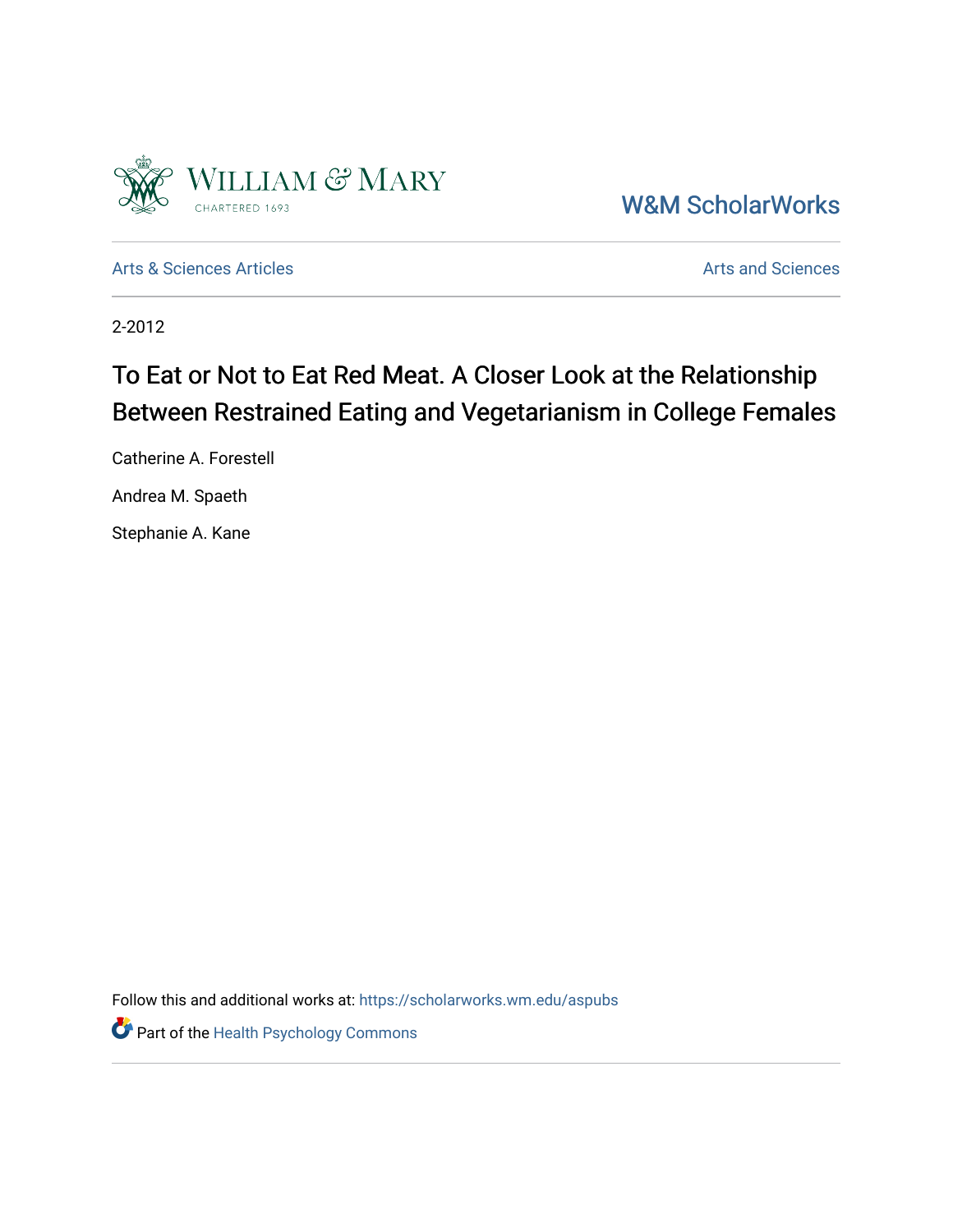APPET 1355 No. of Pages 8, Model 5G

Appetite

#### Appetite xxx (2011) xxx–xxx

Contents lists available at SciVerse ScienceDirect

# Appetite

journal homepage: www.elsevier.com/locate/appet

# **Research report**

# To eat or not to eat red meat. A closer look at the relationship between restrained eating and vegetarianism in college females  $\dot{\alpha}$

5 o1 Catherine A. Forestell \*, Andrea M. Spaeth, Stephanie A. Kane Q1

6 Psychology Department, The College of William & Mary, P.O. Box 8795, Williamsburg, VA 23185-8795, USA Q2

# article info

# 1 0 2 3

7 8

1

11 Article history:<br>12 Received 30 h

12 Received 30 June 2011<br>13 Received in revised for Received in revised form 26 October 2011

14 Accepted 28 October 2011<br>15 Available online xxxx Available online xxxx

- 
- 16 Keywords:<br>17 Vegetaria 17 Vegetarians
- 18 Dieting<br>19 Flexitar
- 19 Flexitarian
- 20 Semi-vegetarians<br>21 Eood choice motiv
- Food choice motivations  $\frac{1}{22}$

## ABSTRACT

Previous research has suggested that vegetarianism may serve as a mask for restrained eating. The pur- 24 pose of this study was to compare the dietary habits and lifestyle behaviors of vegetarians ( $n = 55$ ), pesco- $25$ vegetarians ( $n = 28$ ), semi-vegetarians ( $n = 29$ ), and flexitarians ( $n = 37$ ), to omnivores ( $n = 91$ ), who do 26 not restrict animal products from their diets. A convenience sample of college-age females completed 27 questionnaires about their eating habits, food choice motivations, and personality characteristics. Results 28 indicated that while vegetarians and pesco-vegetarians were more open to new experiences and less food 29 neophobic, they were not more restrained than omnivores. Rather semi-vegetarians; those who 30 restricted only red meat from their diet, and flexitarians; those who occasionally eat red meat, were sig- 31 nificantly more restrained than omnivores. Whereas food choices of semi-vegetarians and flexitarians 32 were motivated by weight control, vegetarians and pesco-vegetarians' food choices were motivated by 33 ethical concerns. By focusing specifically on semi-vegetarian and flexitarian subgroups, more effective 34 approaches can be developed to ensure that their concerns about weight loss do not lead to unhealthful 35 or disordered eating patterns. 36

- 2011 Published by Elsevier Ltd. 37

## 40 Introduction

39

 Greater emphasis on healthy lifestyles, which include a well- balanced diet, has led to increased interest in vegetarian diets over the past few decades (American Dietetic Association & Dietitians of Canada, 2003). As of 2009, approximately 3.4% of the US popula- tion (i.e., between 6 and 8 million individuals) indicated that they did not consume meat, poultry, or seafood, and approximately 1% of the adult population indicated that they were vegan (The Vege- tarian Resource Group, 2009). Various groups have made claims that attest to the benefits associated with the exclusion of animal products from diets for all stages of the life cycle, including during pregnancy, lactation, infancy, childhood, and adolescence (Craig & Mangels, 2009). Indeed, a well-planned vegetarian diet can meet current recommendations by providing essential nutrients and lowering levels of saturated fat, and cholesterol (American Dietetic Association & Dietitians of Canada, 2003).

56 It has been postulated that for some individuals, vegetarian eat-57 ing patterns may be motivated by weight control (Gilbody, Kirk, &

\* Corresponding author.

E-mail address: caforestell@wm.edu (C.A. Forestell).

0195-6663/\$ - see front matter  $\odot$  2011 Published by Elsevier Ltd. doi:10.1016/j.appet.2011.10.015

Hill, 1999). This has been supported by findings demonstrating 58 that vegetarians have a higher rate of disordered eating than 59 non-vegetarians (Klopp, Heiss, & Smith, 2003; Lindeman, Stark, & 60 Latvala, 2000). Other findings suggest that dietary restraint and 61 weight control are primary reasons identified by high school and 62 college students for eliminating items such as meat and other ani- 63 mal products from their diet (Gilbody et al., 1999; Janelle & Barr, 64 1995; Klopp et al., 2003; Perry, McGuire, Neumark-Sztainer, & 65 Story, 2001). Thus, some researchers have concluded that vegetar- 66 ianism may provide a socially acceptable means to avoid certain 67 foods in order to control body weight (Kadambari, Cowers, & Crisp, 68 1986; Klopp et al., 2003). 69

However, not all research has supported the relationship be-<br>
70 tween dietary restraint and vegetarianism. Studies have found that 71 samples of college-age vegetarians did not differ from their non-<br>
72 vegetarian counterparts on a range of measures that are associated 73 with eating disorders such as laxative use, meal skipping, body 74 mass index (Klopp et al., 2003), or on eating disturbance measures 75 (Fisak, Peterson, Tantleff-Dunn, & Molnar, 2006) such as the Eating 76 Attitudes Test (EAT; Garner, Olmsted, Bohr, & Garfinkel, 1982) and 77 the Eating Disturbance Inventory (EDI; Garner, Olmsted, Bohr, & 78 Garfinkel, 1982). Further, research suggests that the relationship 79 between vegetarianism and dieting may only be present among 80 certain groups of people. For example, some studies have found 81 that adolescent vegetarians who have strong feminist views are 82 more likely to be restrained eaters than their non-vegetarian 83

 $*$  Acknowledgements: The authors thank the following individuals for their excellent technical assistance: Jason Wright, Alexandra Hayes, Gagan Jindel and Sian Martin. Andrea Spaeth is currently a doctoral student at the University of Pennsylvania.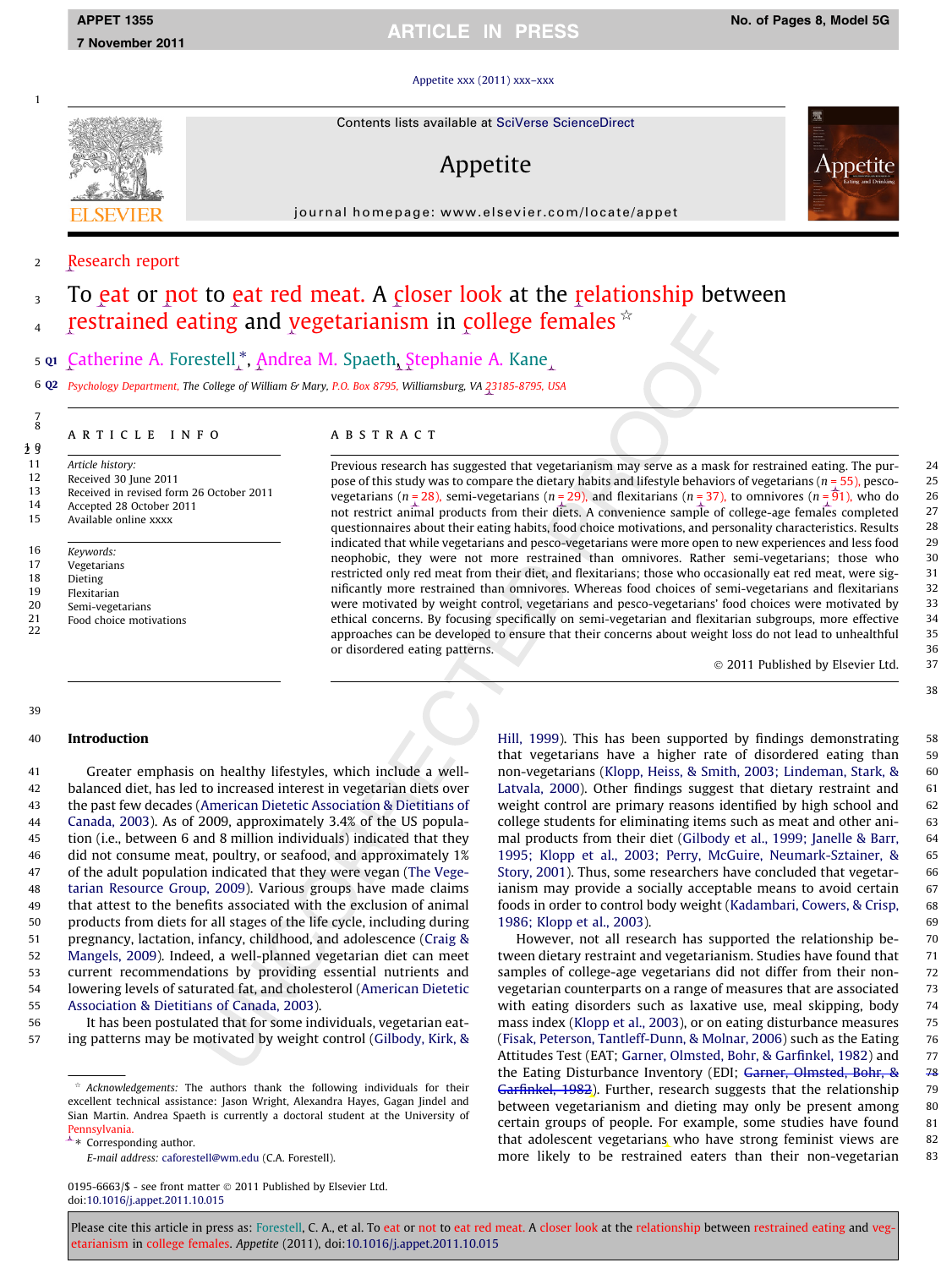7 November 2011

2 C.A. Forestell et al. / Appetite xxx (2011) xxx–xxx

84 counterparts (Bas, Karabuduk, & Kiziltan, 2005; Fisak et al., 2006; 85 Greene-Finestone, Campbell, Evers, & Gutmanis, 2008; Martins, Pli-86 ner & O'Conner, 1999).

 It is possible that these inconsistent findings are in part a result of variation in the composition of vegetarian samples. Vegetarian- ism is a broad term that encompasses a range of food avoidance and selection patterns that differ primarily in the extent to which animal products are included in the diet. At one extreme are ve- gans who include only foods derived from plants, such as vegeta- bles, fruits, legumes or dried beans and peas, grains, seeds, and nuts, and avoid all animal products, including dairy and eggs in their diets. Lacto-vegetarians and ovo-vegetarians are less extreme in their food choices than vegans in that they include dairy prod- ucts, or eggs, respectively, in their diets. Other groups of ''vegetar- ian-oriented'' individuals include pesco-vegetarians who additionally eat fish, and semi-vegetarians, who avoid red meat, but include fish, poultry, and sometimes pork in their diets. Thus, although all vegetarian (i.e., vegan, lacto- and ovo-vegetarians) and vegetarian-oriented (pesco- and semi-vegetarian) individuals restrict red meat from their diets, the degree to which they avoid animal products varies along a continuum. While those who are concerned about health may be less restrictive, those who have strong ethical or philosophical reasons for avoiding animal prod- ucts tend to adopt more restrictive forms of vegetarianism, such as veganism (Pollard, Steptoe, & Wardle, 1998; Rozin, Markwith, & Stoess, 1997).

 Much of the research published to date has not investigated the differences between subgroups of vegetarian and vegetarian-ori- ented individuals. Rather this work has either focused only on ve- gans and lacto-vegetarians (e.g., Barr, Janelle, & Prior, 1994), or has sampled a heterogeneous sample of vegetarian and vegetarian-ori- ented individuals and compared them as a whole to non-vegetari-116 ans. *In one notable exception, Martins et al. (1999) investigated* **Subgroups of vegetarians and found that for those females who had** 118 strong feminist values, more restrictive vegenting eating patterns were associated with higher restraint score urtis and Comer السلط 119 (2006) failed to replicate these findings in a study in which they re- ported that vegans and lacto- and ovo-vegetarians had lower re- straint scores than pesco- and semi-vegetarians. Although, Curtis and Comers' findings should be interpreted with caution, given their small sample size and the large age-range of their sample, they are consistent with work reported by Pollard et al. (1998) who found that those whose diets were low in red meat, were more likely than vegetarians or non-vegetarians with a standard diet to indicate that their food choices were motivated by weight 129 control.

 Previous research has also included a limited sample of non- vegetarians. For example, in some studies only non-vegetarians who reported eating red meat at least three times a week in addi- tion to poultry or fish have been included (e.g., Greene-Finestone et al., 2008; Janelle & Barr, 1995). To a growing extent, this sample is not representative of non-vegetarians, many of whom choose to consume meat irregularly. For this group of ''flexitarians'', (as they are referred to in the popular press; Blatner, 2008), cutting back on meat, rather than abstaining completely, may be a practical com- promise that is motivated by several reasons, such as cost, overall health, weight control, or ethical concerns (Blatner, 2008). Because previous studies have ignored this subgroup, or included them with other non-vegetarians who do not restrict their meat intake, it is unclear what factors motivate their food intake.

 In summary, some studies have supported the hypothesis that vegetarianism may serve as a mask for restrained eating, while others have failed to find evidence of this relationship. This contro- versy may be a function of differences in the proportion of various vegetarian subgroups investigated, and variation in other extrane-ous variables, such as the length of time individuals have practiced

vegetarianism and various personal characteristics. Although pre- 150 vious research has investigated individual differences in character- 151 istics such as feminism (Martins, Pliner, & O'Connor, 1999) and 152 liberalism (White, Seymore, & Frank, 1999), little work has ad- 153 dressed whether vegetarian and vegetarian-oriented individuals 154 differ in personality, or food-related measures such as food neo-<br>155 phobia. Given that food neophobia is known to be negatively asso- 156 ciated with the personality characteristic of openness to new 157 experiences, as well as the frequency of consumption of fruits 158 and vegetables and healthy diets in general (Schickenberg, van As- 159 sema, Brug, & de Vries, 2008), it is of interest to determine whether 160 food neophobia and personality factors, such as openness, are re- 161 lated to vegetarian and vegetarian-oriented eating patterns. Thus, 162 the present study was designed to determine whether differences 163 in eating and dieting patterns and personality characteristics exist 164 between subgroups of vegetarian, vegetarian-oriented, and non- 165 vegetarian university students, and what factors they consider 166 when choosing foods by using the Food Choice Questionnaire 167 developed by Steptoe, Pollard, and Wardle (1995). We hypothe- 168 sized that vegetarian-oriented subgroups (i.e., pesco-vegetarians, 169 semi-vegetarians) and non-vegetarians who only occasionally eat 170 red meat (i.e., flexitarians) would consider weight control when 171 choosing their foods, and would have higher restraint scores than 172 those non-vegetarians who never restrict red meat (hereafter re- 173 ferred to as omnivores). Whereas vegetarians (i.e., vegans, lacto- 174 and ovo-vegetarians), whose eating habits are more likely to be 175 motivated by ethical and philosophical reasons rather than weight 176 control (cf. Pollard et al., 1998), were hypothesized to be less neo- 177 phobic, more open to new experiences, and have restraint scores 178 that would not differ from omnivores. The same state of the state of the state of the state of the state of the state of the state of the state of the state of the state of the state of the state of the state of the state

# Methods and the set of the set of the set of the set of the set of the set of the set of the set of the set of the set of the set of the set of the set of the set of the set of the set of the set of the set of the set of t

# Participants 181

Female participants ( $N = 240$ ) were recruited from Introductory 182 Psychology classes and the greater college community at The Col- 183 lege of William & Mary. All participants either received a small 184 monetary sum (\$10) or earned credit towards their Introductory 185 Psychology course for participation in the study. Informed consent 186 was obtained from each participant, and all experimental proce- 187 dures were approved by the Protection of Human Subjects Com- 188 mittee at The College of William & Mary. The matter of the college of William & Mary.

#### Procedure the contract of the contract of the contract of the contract of the contract of the contract of the contract of the contract of the contract of the contract of the contract of the contract of the contract of the

Upon entering the lab, participants were invited to a quiet room 191 where they were presented with a booklet that contained a demo- 192 graphic questionnaire that was followed by battery of standardized 193 questionnaires described below. Approximately 1 year later, a sub- 194 set of participants (i.e., the first 99 female participants in the study 195 who indicated that they at least occasionally restricted the amount 196 of red meat in their diets) was contacted again with an online 197 questionnaire, which inquired about their current eating habits. 198

### Questionnaires 199

# Personality (NEO-FFI) 200

All but two participants completed the sixty-item version of the 201 NEO-FFI questionnaire (McCrae & Costa, 2004), which measures 202 five dimensions of personality: extraversion, agreeableness, con- 203 scientiousness, neuroticism, and openness to experience. The test 204 was developed for use with adult  $(17+)$  men and women without 205 overt psychopathology. In total, the NEO-FFI has 60 items, with 206 12 items per factor. Participants indicated their responses on a 207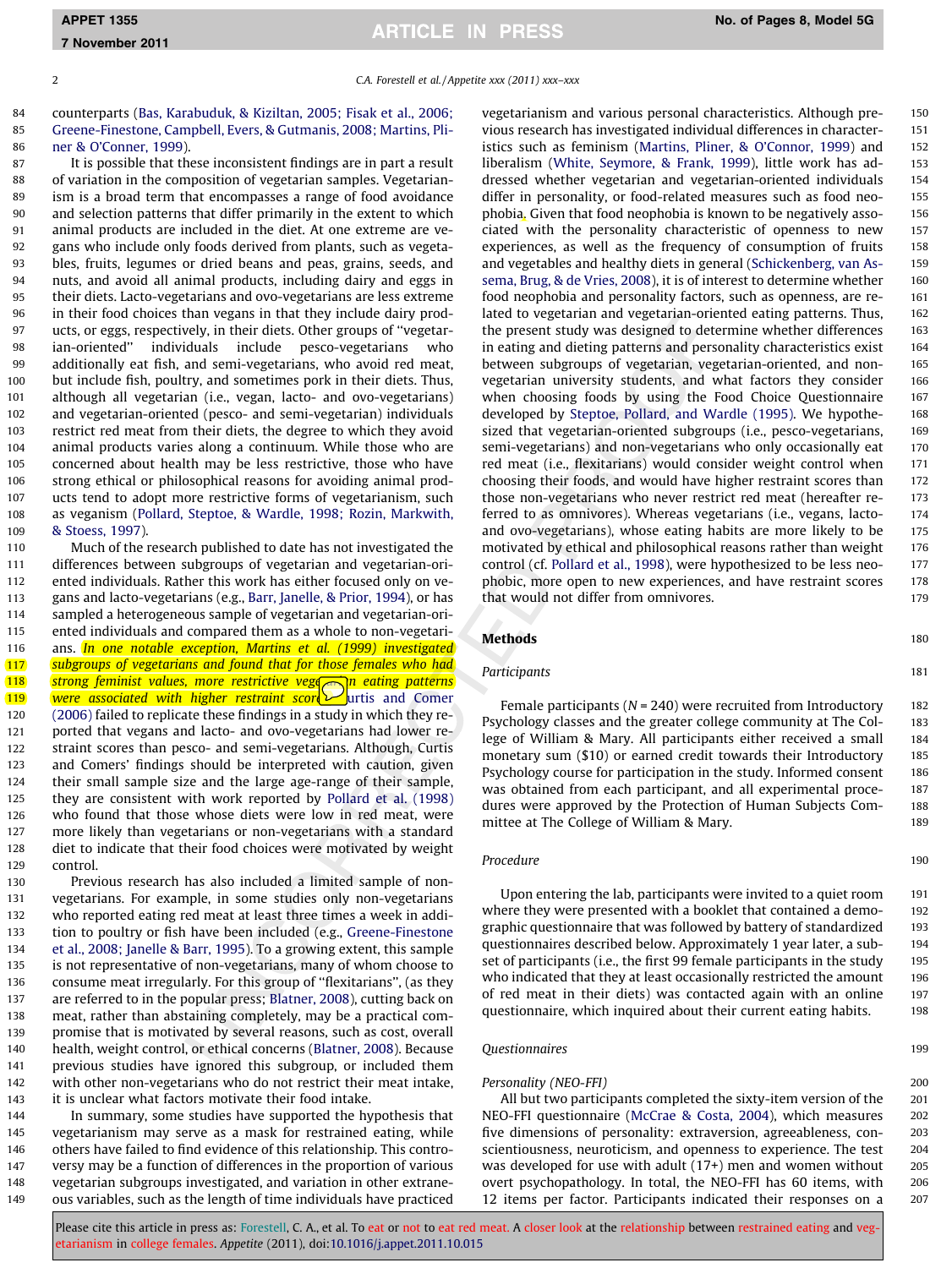208 scale from 1 (strongly disagree) to 5 (strongly agree). Chronbach  $\alpha$ 209 ranged from .68–.86 and 3-month test–retest correlations ranged 210 from .75 to .83. This scale has been validated by spouse and peer 211 ratings and convergent and discriminant validity of this measure 212 is also high as reported in McCrea and Costa (2004). For the current  $\frac{213}{213}$  sample, Chron $\sim$ 's a was greater than 0.74 for each of the personal-<mark>214</mark> ity dimension<mark>[</mark> )

# 215 Food frequency questionnaire (FFQ)

 We interviewed participants to determine the frequency with which they ate a variety of fruits, vegetables, fish, and other animal products (Mullen, Krantzer, Grivetti, Schultz, & Meiselman, 1984). 219 Food intake could be estimated using one of five categories: daily, 220 weekly, monthly, yearly, and rarely/never. Respondents were asked to estimate the number of times per day, week, month, or year each item was consumed. Responses on this questionnaire have been shown to correlate significantly with actual intake data 224 in college students ( $r = 0.61$ ,  $p < 0.001$ ).

# 225 Food neophobia (FN) and variety seeking (VS)

 All except four participants completed a 10-item scale that measured their food neophobia (the propensity to approach or to avoid novel foods) and an 8-item scale that measured general neo- phobia (Pliner & Hobden, 1992). The food neophobia scale includes items such as ''I don't trust new foods'' or ''I will eat almost every- thing'', and has a 7-point bipolar rating scale. This measure has been shown to have good internal consistency (Chronbach  $\alpha$  = .88) and test–retest reliability (Pearson correlations range from 234 0.8–0.9). Consistent with this, the internal consisten<sup>t</sup> of this measure  $\frac{235}{\sqrt{235}}$  was high for the current sample (Chronbach  $\alpha$  = .89  $\sim$  ditionally, an 8-item variety seeking scale was completed that measured the ex- tent to which participants seek out food variety (Van Trijp & Steenkamp, 1992). Questions are answered on a five-point likert scale anchored from ''completely agree'' to ''completely disagree''. This measure has been shown to have good internal consistency 241 (Chronbach  $\alpha$  = .86) and test–retes<del>t reli</del>ability (*r* = 0.81). <mark>For the</mark> **Current sample, Chronbach α was 0.9(**)

243 Three factor eating questionnaire/eating inventory (TFEQ/EI)

 All except two participants completed the Three-Factor Eating Questionnaire/Eating Inventory (Stunkard & Messick, 1985), which contains subscales for cognitive dietary restraint (the degree to which individuals cognitively restrain their food intake in order to lose or maintain their weight), disinhibition (the extent to which an individual perceives that their control of food intake diminishes in response to factors such as preloads of food and dysphoric emo-251 tions), and hunger. Internal consistency ( $\alpha$  = .90) and test–retest 252 reliability  $(r = .91)$  have been shown to be adequate for this mea- sure. Based on previous work (Barr et al., 1994) one of the state- ments on the hunger subscale was modified from ''When I smell a sizzling steak or see a juicy piece of meat, I find it very difficult to keep from eating, even if I have just finished a meal'' to ''When I smell a chocolate cake baking or see a delicious cookie, I find it very difficult to keep from eating, even if I have just finished a meal'', thereby making this question more suitable for vegetarians. 260 Because this questionnaire is scored on a dichotomous scale, Kuder-261 Richardson Formula 20 (KR-20) was calculated for each of the sub-262 scales. These analyses revealed high levels of internal consistency for cognitive restraint (KR-20 = 0.94), disinhibition (KR-20 = 0.80), and 264 hunger (KR-20 = 0.77) for the current sample

265 Eating attitudes test (EAT)

 All but two participants completed this 26-item self-report mea- sure for eating disorders (Garner et al., 1982). Total scores (ranging from 0–53) are derived as a sum of three factor scores: (F1) dieting-the degree of avoidance of fattening foods and preoccupation with

being thinner; (F2) bulimia and preoccupation with food; and (F3) 270 oral control-the degree of self-control around food and the percep- 271 tion of pressure from others to gain weight. Participants who scored 272 20 or above are considered to have "abnormal eating behaviors" 273 and those scoring below 20 are considered to have "normal eating 274 behaviors." Internal consistency reliability coefficients for these 275 subscale scores ranged between 0.70 and 0.88 (Doninger, Enders, 276 & Burnett, 2005) and has good test–retest reliability with coeffi- 277 cients ranging from .84 to .89 (Banasiak, Wertheim, Koerner, & 278 Voudouris, 2001; Carter & Moss, 1984). For the current sample,  $279$ Chronbach's  $\alpha$  was  $0.8$   $\sim$  280

# Food choice questionnaire (FCQ) 281

This questionnaire (Steptoe et al.,1995) was completed by all 282 participants and consists of 36 items designed to assess the re- 283 ported importance of health, convenience, price, sensory appeal, 284 natural content, mood, familiarity, ethical concern, and weight 285 control. Participants indicated to what degree statements about 286 food choices were important to them (ranging from 1-Not at all 287 important to 4-very important). Examples of statements included 288 in this questionnaire include ''It is important to me that the food 289 I eat on a typical day...is low in fat" (weight control), "is not 290 expensive" (price), "is packaged in an environmentally friendly 291 way'' (ethical concern), and ''makes me feel good'' (mood). The 292 FCQ was shown to have adequate internal consistency (with 293 Chronbach  $\alpha \geq 0.70$  and the factors have adequate test–retest reli- 294 ability (r > .71; Steptoe et al., 1995). 295

### General eating habits (GEH) 296

All participants were asked to choose one of the following seven 297 categories that best characterized their eating behavior: 1. vegan; 298 2. lacto-vegetarian; 3. ovo-vegetarian; 4. pesco-vegetarian; 5. 299 semi-vegetarian; 6. flexitarian; and 7. omnivore. Each of the cate- 300 gories were defined (e.g., a flexitarian is someone who occasionally 301 eats red meat, eats all white meat, seafood, eggs, dairy products, 302 fruits, vegetables, and grains) to help participants accurately de- 303 fined their eating habits. Those who identified themselves as being 304 vegetarian or vegetarian-oriented, by choosing categories 1–5 indi- 305 cated how long they had restricted animal products from their 306 diets. All participants also reported their weight and height, and 307 for a subset of participants ( $n = 95$ ) we additionally measured their 308 weight at the end of the study. 309

### Follow-up online questionnaire 310

One year after they were initially tested, we contacted all of the 311 vegetarian and vegetarian–oriented participants ( $n = 79$ ) and flexi-<br>312 tarians ( $n = 20$ ) who participated during the first 24 months of the 313 study with an online questionnaire. They were asked to complete 314 the GEH, in which they were asked to indicate which of seven cat- 315 egories (as described above) best described their eating habits. 316 They were also asked to indicate whether over the previous year 317 they had a university meal plan, and if so, how they thought eating 318 at the university cafeterias affected their eating patterns, if at all. 319

### Statistical analyses 320

As a manipulation check we determined the frequency with 321 which the vegetarian, vegetarian-oriented, and non-vegetarian 322 participants reported eating fish, poultry, pork, and red meat in 323 the FFQ. For 14 individuals (approximately 6% of the sample), re- 324 ports of food consumption were not consistent with their classifi- 325 cation on the GEH questionnaire. Of these, seven classified 326 themselves as pesco-vegetarian, but reported eating chicken 327  $(n = 6)$  and beef  $(n = 1)$ , two classified themselves as lacto-ovo-veg- 328 etarian, but reported eating fish, and the remaining five classified 329 themselves as semi-vegetarians, but reported eating red meat 330 occasionally  $(n = 3)$ , or reported that they ate fish but no meat 331



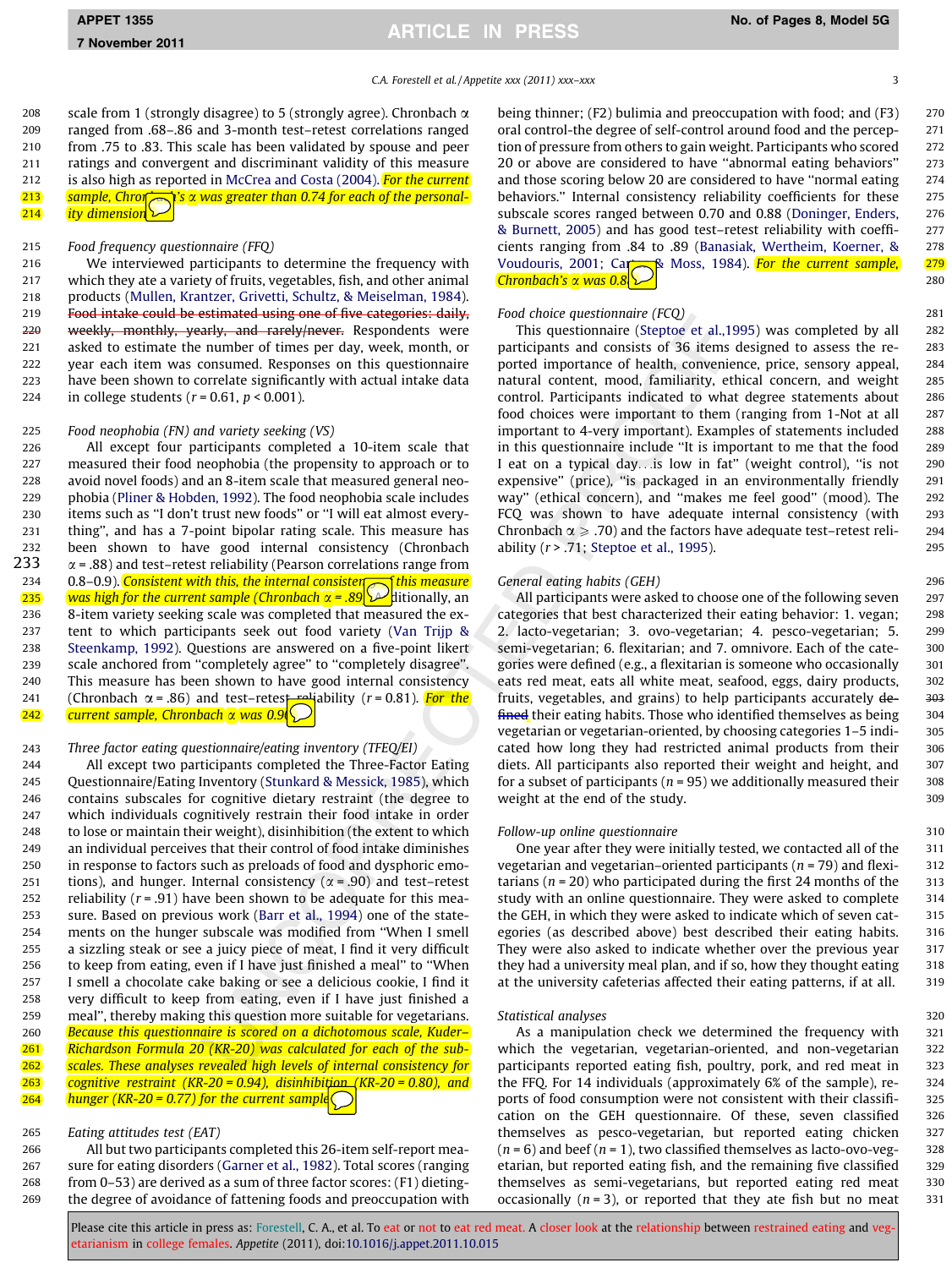7 November 2011

4 C.A. Forestell et al. / Appetite xxx (2011) xxx–xxx

332  $(n = 2)$ . These individuals were reclassified accordingly which is re-333 flected in Table 1.

 A series of one-way analyses of variance were conducted to determine whether subgroups differed on demographic, personal- ity, and eating habit (e.g., restraint, disinhibition, and food neopho- bia) measures. For the FCQ scores, a multivariate analysis of variance was conducted to test whether scores on the FCQ varied as a function of vegetarian subgroup. All significant univariate and multivariate effects were further probed with post hoc tests using Bonferroni adjusted alpha levels to determine whether the subgroups differed from the omnivore subgroup, which in this study was considered a control group.

 For the follow-up analyses we divided vegetarian, vegetarian- oriented, and flexitarian participants into three categories: those who maintained their eating habits; those who became more restrictive; and those who became less restrictive since they were last tested, by comparing their initial reported classification on the GEH to their reported classification one year later. We then con- ducted a series of analyses to determine whether there were differ- ences between the subgroups in the maintenance of their eating patterns, and whether those who became less restrictive over the course of the year differed from the others in their initial food motivations.

# 355 Results

#### 356 Participant characteristics

 As shown in Table 1, of the 240 participants, approximately half indicated that they did not consume red meat. Because of the small sample sizes of the vegetarian subgroups (i.e., 14 vegans, 6 lacto- vegetarians, and 35 lacto/ovo-vegetarians) and lack of between-group differences, these subgroups were combined for all further

#### Table 1

Characteristics of female vegetarians and Non-vegetarians (% or mean ± SEM).

analyses. Overall, the sample consisted of 79% Caucasian, 12% 362 Asian, 6% African American, and 3% mixed (more than one race) 363 and of these, 5.2 percent were Hispanic or Latino. There were no 364 differences in the racial and ethnic composition of any of the sub-<br>365 groups, nor did they differ on any of the other demographic vari- 366 ables measured (Table 1). 367

None of the vegetarians, pesco-, or semi-vegetarians ate red 368 meat, while those who identified themselves as non-vegetarians 369 (i.e., flexitarians and omnivores) consumed approximately  $2-3$  370 servings of red meat per week. Within this group of non-vegetari-<br>371 ans, compared to omnivores, flexitarians less frequently ate red 372 meat  $(1.5 \pm 0.2 \text{ vs. } 2.6 \pm 0.2 \text{ times/week}, t(126) = 2.9, p < 0.01)$  and 373 pork (0.6  $\pm$  0.2 vs. 1.1  $\pm$  0.1 times/week, t(126) = 2.2, p < 0.02). With 374 the exception of vegetarians, who abstained from eating fish, the 375 remaining subgroups ate fish approximately once a week (overall 376 mean =  $1.0 \pm 0.1$  times/week). Similarly, while vegetarians and pes- 377 co-vegetarians did not eat chicken, the other subgroups ate chicken 378 approximately 2–5 times/week (i.e., semi-vegetarians:  $2.7 \pm 0.6$  – 379 omnivores:  $4.5 \pm 0.4$  times/week; F(2, 154) = 2.7,  $p = 0.07$ ). 380

# Comparisons of vegetarian, pesco-, semi-vegetarian, and flexitarian 381 subgroups to omnivores and the state of the state of the state of the state of the state of the state of the state of the state of the state of the state of the state of the state of the state of the state of the state of

As shown in the Table 1, there were main effects of subgroup for 383 openness (F(4, 234) = 8.3, p < 0.01,  $\eta^2$  = .12), variety seeking (F(4, 384) 232) = 4.6,  $p < 0.01$ ,  $\eta^2$  = .07), and food neophobia (F(4, 232) = 3.4, 385  $p < 0.01$ ,  $\eta^2 = .06$ ). Post hoc analyses revealed that vegetarians 386 and pesco-vegetarians were more open to new experiences, variety 387 seeking, and less food neophobic than regular omnivores (all 388 ps < 0.012). As highlighted in Fig. 1, there was also a main effect 389 of restraint  $(F(4, 233) = 3.8, p < 0.01, \eta^2 = .06)$ . Whereas vegetarians 390 and pesco-vegetarians did not differ from omnivores in their level 391 of restraint ( $p > 0.4$ ), semi-vegetarians ( $p < 0.001$ ) and flexitarians 392  $(p < 0.013)$  were more restrained than omnivores. Moreover, as 393

| $m$ accepts to remare regermans and ron-regermans (% or mean $\pm$ 5 cm $\mu$ | Vegetarian                    | Pesco-vegetarian              | Semi-vegetarian              | Flexitarian                  | Omnivore         |
|-------------------------------------------------------------------------------|-------------------------------|-------------------------------|------------------------------|------------------------------|------------------|
|                                                                               |                               |                               |                              |                              |                  |
| Sample size                                                                   | 55                            | 28                            | 29                           | 37                           | 91               |
| Age (years)                                                                   | $19.42 \pm .15$               | $19.75 \pm .41$               | $19.62 \pm .59$              | $18.51 \pm .16$              | $19.10 \pm .36$  |
| BMI                                                                           | $21.44 \pm .30$               | $22.29 \pm .51$               | $24.90 \pm .55$              | $22.70 \pm .61$              | $22.17 \pm .31$  |
| Family income (% > \$75,000)                                                  | 60.38%                        | 62.50%                        | 74.07%                       | 79.41%                       | 67.90%           |
| Smokes cigarettes (% yes)                                                     | 5.45%                         | 7.14%                         | 6.90%                        | 5.41%                        | 2.20%            |
| Drinks alcohol (% yes)                                                        | 61.81%                        | 71.43%                        | 65.52%                       | 54.05%                       | 53.33%           |
| Length of time as a vegetarian (years)                                        | $6.53 \pm 0.70$               | $4.01 \pm 0.68$               | $7.12 \pm 0.91$              | N/A                          | N/A              |
| Personality inventory (NEO-FFI)                                               |                               |                               |                              |                              |                  |
| Neuroticism                                                                   | $35.25 \pm 1.30$              | $32.89 \pm 1.59$              | $32.86 \pm 1.63$             | $34.97 \pm 1.41$             | $32.71 \pm 0.89$ |
| Extroversion                                                                  | $40.84 \pm 1.22$              | $43.36 \pm 1.35$              | $45.45 \pm 1.49$             | $44.62 \pm 1.18$             | $43.42 \pm 0.73$ |
| Openness                                                                      | $46.18 \pm 0.74$ <sup>*</sup> | $47.50 \pm 0.93$ <sup>*</sup> | $40.90 \pm 1.18$             | $42.11 \pm 1.23$             | $41.36 \pm 0.80$ |
| Agreeableness                                                                 | $45.96 \pm 0.86$              | $47.89 \pm 1.18$              | $45.69 \pm 1.22$             | $45.92 \pm 0.97$             | $45.54 \pm 0.78$ |
| Conscientiousness                                                             | $43.53 \pm 1.08$              | $45.04 \pm 1.28$              | $48.34 \pm 1.05$             | $45.57 \pm 1.28$             | $46.41 \pm 0.77$ |
| Variety seeking                                                               | $30.00 \pm 0.81$ <sup>*</sup> | $30.74 \pm 0.95$ <sup>*</sup> | $26.68 \pm 1.06$             | $26.95 \pm 1.08$             | $26.37 \pm 0.74$ |
| Food neophobia                                                                | $27.04 \pm 1.45$ <sup>*</sup> | $25.33 \pm 1.88$ <sup>*</sup> | $33.31 \pm 1.62$             | $30.25 \pm 2.01$             | $31.84 \pm 1.26$ |
| General neophobia                                                             | $23.69 \pm 1.28$              | $23.81 \pm 1.83$              | $24.38 \pm 1.66$             | $24.58 \pm 1.54$             | $24.90 \pm 0.89$ |
| Food choice                                                                   |                               |                               |                              |                              |                  |
| Convenience                                                                   | $13.56 \pm 0.44$              | $13.54 \pm 0.65$              | $13.12 \pm 0.57$             | $14.14 \pm 0.64$             | $13.28 \pm 0.39$ |
| Natural content                                                               | $8.07 \pm 0.31$ <sup>*</sup>  | $8.50 \pm 0.42$ <sup>*</sup>  | $8.29 \pm 0.37$ <sup>*</sup> | $6.97 \pm 0.35$              | $6.41 \pm 2.22$  |
| Health                                                                        | $17.87 \pm 0.47$              | $18.25 \pm 0.58$              | $19.07 \pm 0.68$             | $17.81 \pm 0.64$             | $16.49 \pm 0.42$ |
| Weight control                                                                | $7.13 \pm 0.32$               | $8.50 \pm 0.41$               | $9.21 \pm 0.44^*$            | $8.76 \pm 0.41$ <sup>*</sup> | $7.57 \pm 0.25$  |
| Sensory appeal                                                                | $10.56 \pm 0.26$              | $10.57 \pm 0.62$              | $10.79 \pm 0.47$             | $10.65 \pm 0.40$             | $11.68 \pm 0.24$ |
| Price                                                                         | $9.04 \pm 0.33$               | $8.96 \pm 0.36$               | $8.29 \pm 0.46$              | $8.62 \pm 0.41$              | $8.66 \pm 0.25$  |
| Familiarity                                                                   | $5.20 \pm 0.32$ <sup>*</sup>  | $5.00 \pm 0.30^*$             | $6.04 \pm 0.40$              | $6.59 \pm 0.42$              | $6.47 \pm 0.26$  |
| Mood                                                                          | $14.11 \pm 0.51$              | $13.04 \pm 0.74$              | $14.32 \pm 0.63$             | $14.70 \pm 0.68$             | $15.18 \pm 0.47$ |
| Ethical concern                                                               | $5.56 \pm 0.26$ <sup>*</sup>  | $5.86 \pm 0.41$ <sup>*</sup>  | $5.04 \pm 0.33$              | $4.16 \pm 0.22$              | $4.14 \pm 0.14$  |
| Eating Attitudes Test (EAT)                                                   |                               |                               |                              |                              |                  |
| Dieting                                                                       | $9.37 \pm 0.98$               | $11.79 \pm 1.95$              | $12.84 \pm 1.47$             | $11.84 \pm 1.48$             | $11.31 \pm 1.39$ |
| <b>Bulemia</b>                                                                | $3.94 \pm 0.42$               | $3.68 \pm 0.80$               | $3.97 \pm 0.65$              | $3.78 \pm 0.47$              | $4.64 \pm 0.31$  |
| Oral control                                                                  | $3.39 \pm 0.45$               | $4.50 \pm 0.98$               | $4.38 \pm 0.54$              | $3.89 \pm 0.43$              | $5.14 \pm 0.63$  |
| Total score                                                                   | $16.70 \pm 1.53$              | $19.96 \pm 3.44$              | $21.19 \pm 2.34$             | $19.51 \pm 2.05$             | 2.51             |

 $*$  Significantly different from omnivores,  $p < 0.05$  (with Bonferroni correction).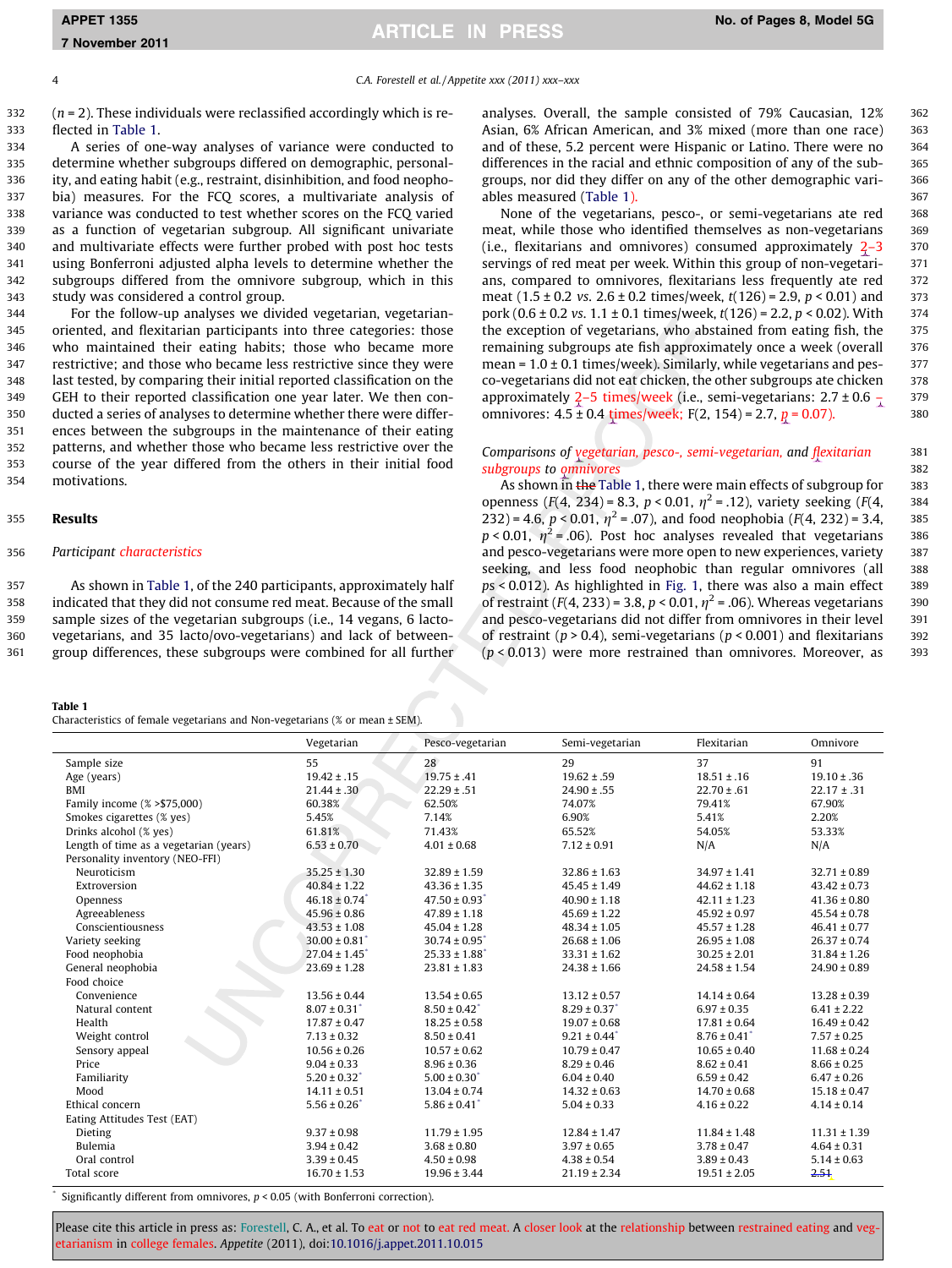C.A. Forestell et al. / Appetite xxx (2011) xxx-xxx 5



Fig. 1. Mean restraint scores (± SEM) as measured by the TFEQ/EI for each of the vegetarian and vegetarian-oriented subgroups (gray bars) and non-vegetarian (black bars) subgroups during the initial test.

 vegetarian and vegetarian-oriented individuals became more restrictive of animal products, their restraint scores decreased  $(r(112) = -0.25, p < 0.01)$ . No significant group differences were observed in levels of disinhibition, hunger, or for any of the sub-398 scales of the EAT ( $ps > 0.25$ ).

**Restraint Score**

 Multiple comparisons of the subgroups on their food choice motivations revealed main effects of natural content (F(4, 401 233)=9.1,  $p < 0.01$ ,  $\eta^2 = .13$ ), familiarity ( $F(4, 233) = 4.4$ ,  $p < 0.01$ ,  $\bar{\gamma}^2$  = .07), ethical concern (F(4, 233) = 10.9, p < 0.01,  $\eta^2$  = .16), and 403 weight control ( $F(4, 233) = 5.7$ ,  $p < 0.01$ ,  $\eta^2 = .09$ ). Post hoc analyses indicated that omnivores considered natural content to be less important in determining their food choices than the vegetarians and vegetarian-oriented subgroups (all ps < 0.01). Omnivores also rated familiarity as more important than vegetarians 408 (t(143) = 3.1,  $p < 0.01$ ) and pesco-vegetarians (t(116) = 3.0,  $p <$  0.01) whereas they rated ethical concern less important than veg-410 etarians  $(t(143) = 3.1, p < 0.01)$  and pesco-vegetarians  $(t(116) = 5.1,$  $p < 0.01$ ). Consistent with the restrained eating findings reported 412 above, semi-vegetarians  $(t(116) = 3.2, p < 0.01)$  and flexitarians  $(t(125) = 2.5, p < 0.012)$  rated weight control as significantly more important than omnivores. Vegetarians and pesco-vegetarians did not differ from omnivores in their ratings of weight control  $(p > 0.25)$ .

#### 417 Maintenance of eating patterns

 Seventy-three of the 99 female participants who were con- tacted one year after initial testing responded to our online ques- tionnaire. Of these 57 had been vegetarian or vegetarian-oriented during initial testing. All of these individuals reported that they had continued with some form of vegetarian or vegetarian-ori- ented eating pattern, and 14% reported that they had become more restrictive of animal products since the initial test. At the time of the online questionnaire, 28 reported that they were vegetarian (i.e., either vegan, lacto- or lacto-ovo-vegetarian), 17 were pesco- vegetarians, 12 were semi-vegetarians, and 16 were flexitarian. Compared to those who had originally classified themselves as vegetarian or vegetarian-oriented, significantly more of the flexi- tarians (37%) indicated that they had become more restrictive of animal products by adopting some form of vegetarianism  $(\chi^2(2) = 4.4, p < 0.04).$ 

433 Fifty-four of the respondents indicated that they had been on a 434 **university meal plan over the previous yed** 

435 Of these, approximately 39% indicated their vegetarian eat-436 ing habits had been affected by the limited selection and quality of the food in the dining halls, while 50% indicated that their eating 437 habits had not been affected. The remaining 11% indicated that 438 they had consumed more vegetarian options over the previous 439 year because the dining hall provided more variety than at home. 440 However, changes in vegetarian eating habits did not differ as a 441 function of these perceptions. 442

Participants who became more restrictive of animal products 443 over the previous year were more likely to indicate during the ini- 444 tial session that their food choices were influenced by weight con- 445 trol  $(\chi^2(4) = 9.3, p = 0.05)$ . Although there were no differences in 446 their original restraint scores, those who became more restrictive 447 had marginally lower hunger scores compared to those who be- 448 came less restrictive of animal products  $(M = 4.2 \text{ vs. } M = 6.5, 449)$  $t(24) = 1.80$ ,  $p = 0.08$ ). The degree to which other influences, such 450 as moral, health, environmental, palatability, religion, or parents 451 affected their food choices over the previous year did not differ be- 452 tween those who had become more or less restrictive, or had main- 453 tained their eating habits (all  $ps > 0.05$ ).  $454$ 

# **Discussion** 455

The purpose of this study was to examine and compare the die- 456 tary habits and lifestyle behaviors of college-age vegetarian, vege- 457 tarian-oriented, and non-vegetarian females, whose eating habits 458 were defined by the extent to which they restricted animal prod-<br>459 ucts from their diets. Analyses indicated that semi-vegetarians 460 were more cognitively restrained than omnivores. These findings, 461 which are consistent with Curtis and Comer (2006), suggest that 462 vegetarians who are more restrictive of animal products in their 463 diets are less restrained than semi-vegetarians. In addition to 464 semi-vegetarians, we also found that a subset of non-vegetarians; 465 flexitarians, who reported that they occasionally restricted their in- 466 take of red meat, were more restrained than omnivores. Consistent 467 with their restraint scores, semi-vegetarians and flexitarians re-<br>468 ported that they were more concerned about weight control and 469 less concerned about animal welfare than the other subgroups of 470 female vegetarians. Thus, female semi-vegetarians and flexitarians, 471 differ from vegetarians and omnivores respectively, not only in 472 their eating patterns, but also in their dietary motivations. 473

Although female vegetarians and pesco-vegetarians were not 474 more restrained than omnivores in their food intake, they were 475 more open in their personalities, more variety seeking, and less 476 food neophobic. This was not the case for any of the other sub- 477 groups. These results are not surprising; food neophobia is known 478 to be negatively associated with openness, the consumption of 479 fruits and vegetables, and the likelihood of having a healthy diet 480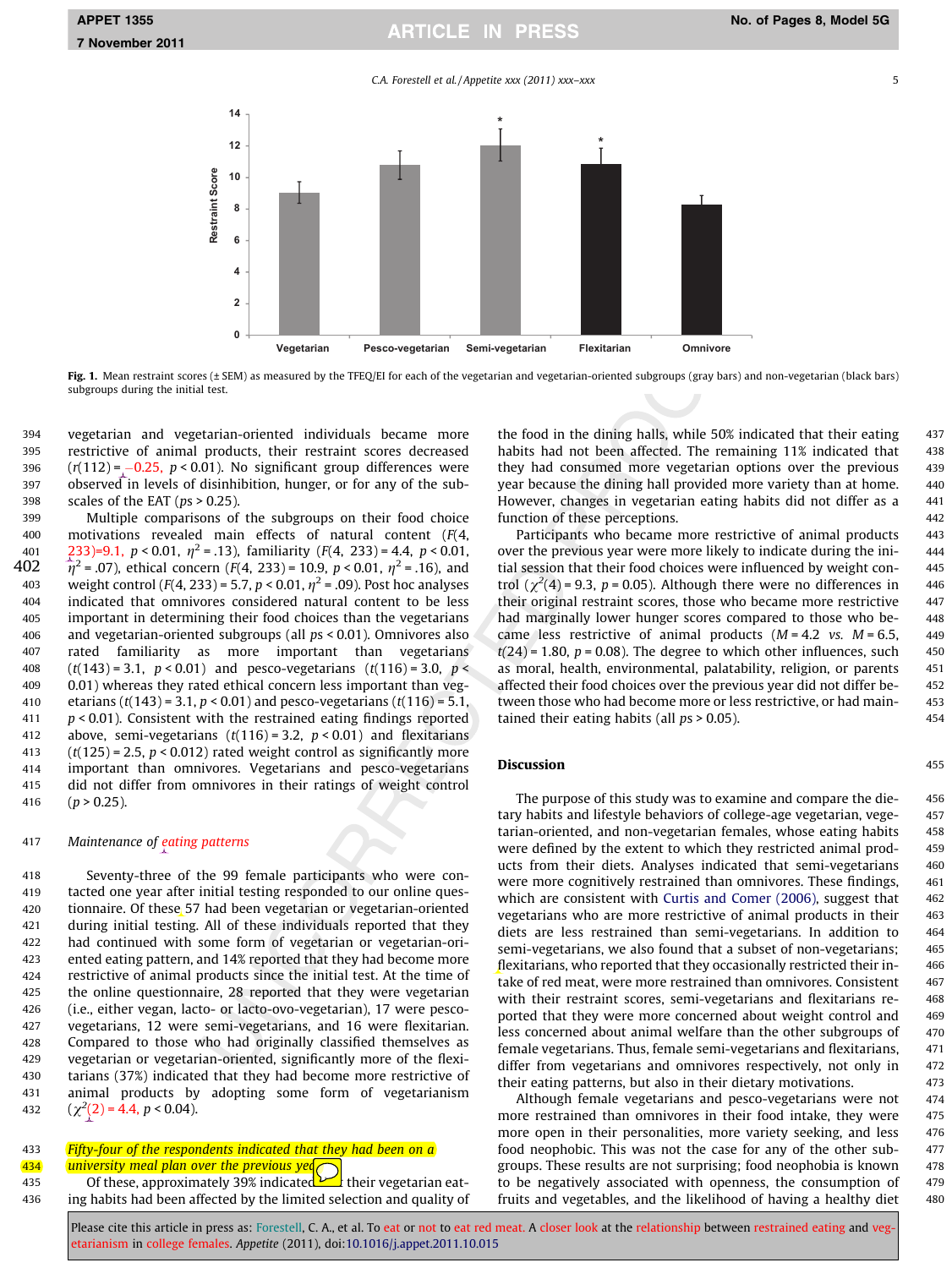7 November 2011

6 C.A. Forestell et al. / Appetite xxx (2011) xxx–xxx

 (Schickenberg et al., 2008). For women, openness and food neo- phobia appear to be influenced by an overlapping set of genetic factors (Knaapila et al., 2011). Whether these women are also genetically predisposed to become vegan or lacto-ovo-vegetarians is a topic for further investigation.

 Given that college marks the beginning of an important transi- tion from adolescence to emerging adulthood for many individuals (Arnett, 2000) this may be a particularly important context in which to study eating patterns of subgroups of vegetarian and veg- etarian-oriented individuals. As children move into adolescence they seek to establish a unique identity, and often struggle with pressures to conform to a cultural ideal of physical beauty (Story, 1984). For some, vegetarianism may serve as an eating pattern that allows them to control their weight while concealing disordered eating behaviors from their parents during adolescence (Robin- son-O'Brien, Perry, Wall, Story, & Neumark-Sztainer, 2009). How- ever, as they move away from home, they experience a change in social context, increased freedom, and independence in their food choices. As a result, the motivations for maintaining a vegetarian eating style may change for vegetarian subgroups once they reach young adulthood (Fisak et al., 2006, Perry et al., 2002). For this rea- son, it is important not to generalize previous findings that suggest that adolescent vegetarians may be prone to eating disorders to college-age students. In the current study, most of the students be- came vegetarians before they entered college, either as children or adolescents, however it is unclear as to whether their motivations for maintaining a vegetarian lifestyle changed after they entered 508 college. Q3

 Although it was beyond the scope of this study to track the pro- gression of participants' eating patterns over the long term, we contacted a proportion of vegetarian, vegetarian-oriented and flex- itarian females one year after their initial test to determine the sta- bility of their eating habits. Of the 74% of female participants who responded to our online questionnaire, most of the vegetarian and vegetarian-oriented individuals had either maintained or become 516 somewhat less restrictive of their consumption of animal products; none however had become flexitarians or regular omnivores. Of course it is possible that these results are skewed by response bias. For example, a high proportion of those who did not respond may have become omnivores. Approximately a third of flexitarians be- came more restrictive of their intake of animal products, adopting a vegetarian lifestyle. It is possible that weight-related concerns motivated the flexitarians to become more restrictive of animal products, given that a higher proportion of the individuals who be- came more restrictive had originally indicated that their eating habits were motivated to a large extent by weight-related con- cerns. Further research that investigates the progression of eating patterns within this subgroup will help identify those who are at high-risk for developing unhealthy weight control strategies.

 A limitation of the current study was that the sample did not in- clude male vegetarians. Because males typically have lower re- straint scores than females and a smaller proportion of vegetarians are male relative to non-vegetarians, it is important to analyze males and females separately when comparing restraint scores of vegetarians and non-vegetarians to reduce bias. More re- search is needed in order to better understand how subgroups of male vegetarians differ in their eating and lifestyle characteristics. Further research should also strive to recruit larger samples of veg- etarian subgroups in order to investigate potential differences be-tween their food choice motivations.

 It appears that semi-vegetarians and flexitarians specifically, may be more likely to experiment with restriction of animal prod- ucts as a form of weight control than vegetarians and pesco-vege- tarians. Previous research has shown that in general vegetarians 545 are generally more health conscious, leaner (Sabaté, Lindsted, Harris, & Sanchez, 1991), and less likely to develop diabetes (e.g.,

Snowdon & Phillips, 1985) than non-vegetarians. For those who 547 adopt vegetarian diets later in life, overall nutrition improves 548 (Turner-McGrievy, Barnard, & Scialli, 2007). Thus, it appears that 549 those who follow well-planned vegetarian diets, which are rela- 550 tively low in saturated fat, generally don't need to lose weight. 551 As a result, responsible vegetarian diets may actually help protect 552 against eating disorders (Barnard & Levin, 2009). The degree to 553 which semi-vegetarians and flexitarians in the current study fol-<br>554 lowed a balanced healthful diet is unknown. It is possible that 555 these individuals may not be as health conscious, as vegetarians 556 and pesco-vegetarians who avoid poultry and red meat (Larsson, 557 Klock, Åstrøm, Haugejorden, & Johansson, 2002). 558

Although some flexitarians and semi-vegetarians may eventu-<br>559 ally progress to a more restrictive vegetarian eating style that is 560 less focused on weight control, it is possible that others may be 561 at risk for developing unhealthy weight control strategies or eating 562 disorders. With this in mind, development of programs that teach 563 vegetarian adolescents and young adults how to maintain healthy 564 and well-balanced diets may be an effective approach for produc- 565 ing healthful changes to vegetarian dietary patterns over the long- 566 term. 567

Bedford and Barr (2005), Garner and Garfinkel (1979). 04 569

# **References** 570

- Arnett, J. J. (2000). Emerging adulthood: A theory of development from the late 571 teens through the twenties *American Psychologist 55*(5) 469–480 doi:10.1037/ 572 teens through the twenties. American Psychologist, 55(5), 469–480. doi:10.1037/ 572<br>673 573 0003-066X.55.5.469.<br>173 - erican Dietetic Association and Dietitians of Canada (2003) Position of the
- American Dietetic Association and Dietitians of Canada. (2003). Position of the 574<br>American Dietetic Association and Dietitians of Canada: Vegetarian diets 575 American Dietetic Association and Dietitians of Canada: Vegetarian diets. 575<br>Journal of the American Dietetic Association 103 748–765 doi:10.1053/ 576 Journal of the American Dietetic Association, 103, 748–765. doi:10.1053/ 576 jada.2003.50142.<br>1951 - S. L. Wertheim, E. H. Koerner, J. & Voudouris, N. J. (2001). Test-retest.
- Banasiak, S. J., Wertheim, E. H., Koerner, J., & Voudouris, N. J. (2001). Test–retest 578 reliability and internal consistency of a variety of measures of dietary restraint 579<br>and body concerns in a sample of adolescent girls International Journal of Eating 580 and body concerns in a sample of adolescent girls. International Journal of Eating  $580$ <br>Disorders  $29 - 85-89$  doi:10.1002/1098-108X/200101)29:18 lt:85::41D Disorders, 29, 85–89. doi:10.1002/1098-108X(200101)29:1<85::AID- 581 EAT14>3.0.CO;2-G. 582
- Barnard, N. D., & Levin, S. (2009). Vegetarian diets and disordered eating. Journal of 583<br>the American Dietetic Association, 100(9), 1523 (doi:10, 1016/i i.d., 2009.07.036) 584 the American Dietetic Association, 109(9), 1523 (doi:10.1016/j.jada.2009.07.036). 584
- Barr, S. I., Janelle, K. C., & Prior, J. C. (1994). Vegetarian vs. nonvegetarian diets, 585 dietary restraint, and subclinical ovulatory disturbances: prospective 6-mo 586<br>study The American Journal of Clinical Nutrition 60(6) 887-894 (Retrieved from 587 study. The American Journal of Clinical Nutrition, 60(6), 887–894 (Retrieved from 587 http://www.ajcn.org/). 588<br>M. Karabudak E. & Kiziltan C. (2005). Vegetarianism and eating disorders: 589
- Baş, M., Karabudak, E., & Kiziltan, G. (2005). Vegetarianism and eating disorders: 589 Association between eating attitudes and other psychological factors among 590<br>Turkish adolescents Annetite 44(3) 309-315 doi:10.1016/i annet 2005.02.002 591 Turkish adolescents. Appetite,  $44(3)$ ,  $309-315$ .  $\frac{\text{doi:10.1016}}{\text{float.11}}$ ,  $\frac{\text{30.02.002}}{\text{float.11}}$
- Bedford, J. L., & Barr, S. I. (2005). Diets and selected lifestyle practices of self defined 592<br>adult vegetarians, from a nonulation-based, sample, suggest, that are more 593 adult vegetarians from a population-based sample suggest that are more 593 ''health conscious''. International Journal of Behavioral Nutrition and Physical 594 Activity, 2, 4–14. doi:10.1186/1479–5868–2–4.<br>Figure D. L. (2008). The flexitation dist: The mostly verstation way to lose weight, be. 596
- Blatner, D. J. (2008). The flexitarian diet: The mostly vegetarian way to lose weight, be 596<br>healthier, prevent disease, and add wears to your life United States of America: 597 healthier, prevent disease, and add years to your life. United States of America: 597 McGraw-Hill.<br>1998 - Arr P. J. & Moss R. A. (1984). Screening for anorexia and bulimia nervosa in a
- Carter, P. I., & Moss, R. A. (1984). Screening for anorexia and bulimia nervosa in a 599<br>
college population: Problems and limitations *Addictive Rehaviors*  $9(4)$  600 college population: Problems and limitations. Addictive Behaviors,  $9(4)$ ,  $600$ <br> $417-419$ ,  $60i$ ;  $10.1016/0306-4603(84)90045-5$ 417–419. doi:10.1016/0306-4603(84)90045-5. 601
- Craig, W. J., & Mangels, A. R. (2009). Position of the American Dietetic Association: 602 vegetarian diets. American Dietetic Association. Journal of the American Dietetic 603<br>Association, 109, 1266–1282, doi:10,1053/i2d2,2003,50142 Association, 109, 1266–1282. doi:10.1053/jada.2003.50142. 604<br>tis M. J. & Comer J. K. (2006). Vegetarianism dietary restraint and feminist 605
- Curtis, M. J., & Comer, L. K. (2006). Vegetarianism, dietary restraint and feminist 605 identity. Eating Behaviors, 7, 91–104. doi:10.1016/j.eatbeh.2005.08.002. 606<br>hinger C. J. Enders C. K. & Burnett K. F. (2005). Validity evidence for eating 607
- Doninger, G. L., Enders, C. K., & Burnett, K. F. (2005). Validity evidence for eating 607 attitudes test scores in a sample of female college athletes. Measurement in 608<br>  $\frac{1}{2}P_{\text{object}} = \frac{1}{2}P_{\text{object}} = \frac{1}{2}P_{\text{object}} = \frac{1}{2}P_{\text{object}} = \frac{1}{2}P_{\text{object}} = \frac{1}{2}P_{\text{object}} = \frac{1}{2}P_{\text{object}} = \frac{1}{2}P_{\text{object}} = \frac{1}{2}P_{\text{object}} = \frac{$ Physical Education and Exercise Science, 9(1), 35–49. doi:10.1207/ 609 s15327841mpee0901\_3. 610<br>ht B Jr Peterson B D, Tantleff-Dunn S, & Molnar J M (2006) Challenging 611
- Fisak, B., Jr, Peterson, R. D., Tantleff-Dunn, S., & Molnar, J. M. (2006). Challenging 611<br>previous conceptions of vegetarianism and eating disorders. *Eating and Weight* 612 previous conceptions of vegetarianism and eating disorders. Eating and Weight 612<br>Disorders 11 195–200 (Retrieved from http://www.kurtis.it/ewd/en/ 613 Disorders, 11, 195–200 (Retrieved from http://www.kurtis.it/ewd/en/ 613 index.cfm). 614<br>mar D. M. & Carfinkel, P. E. (1979). The Eating Attitudes Test: an index of the 615
- Garner, D. M., & Garfinkel, P. E. (1979). The Eating Attitudes Test: an index of the 615 symptoms of anorexia nervosa. Psychological Medicine, 9(2), 273–279 (Retrieved 616<br>from http://journals.cambridge.org/action/display/ournal2iid=PSM). 617 **from http://journals.cambridge.org/action/displayJournal?jid=PSM).** 617<br>ner D M Olmsted M P Bohr Y & Garfinkel P F (1982) The Eating Attitudes 618
- Garner, D. M., Olmsted, M. P., Bohr, Y., & Garfinkel, P. E. (1982). The Eating Attitudes 618<br>
Test: psychometric features and clinical correlates *Psychological Medicine* 619 Test: psychometric features and clinical correlates. Psychological Medicine,